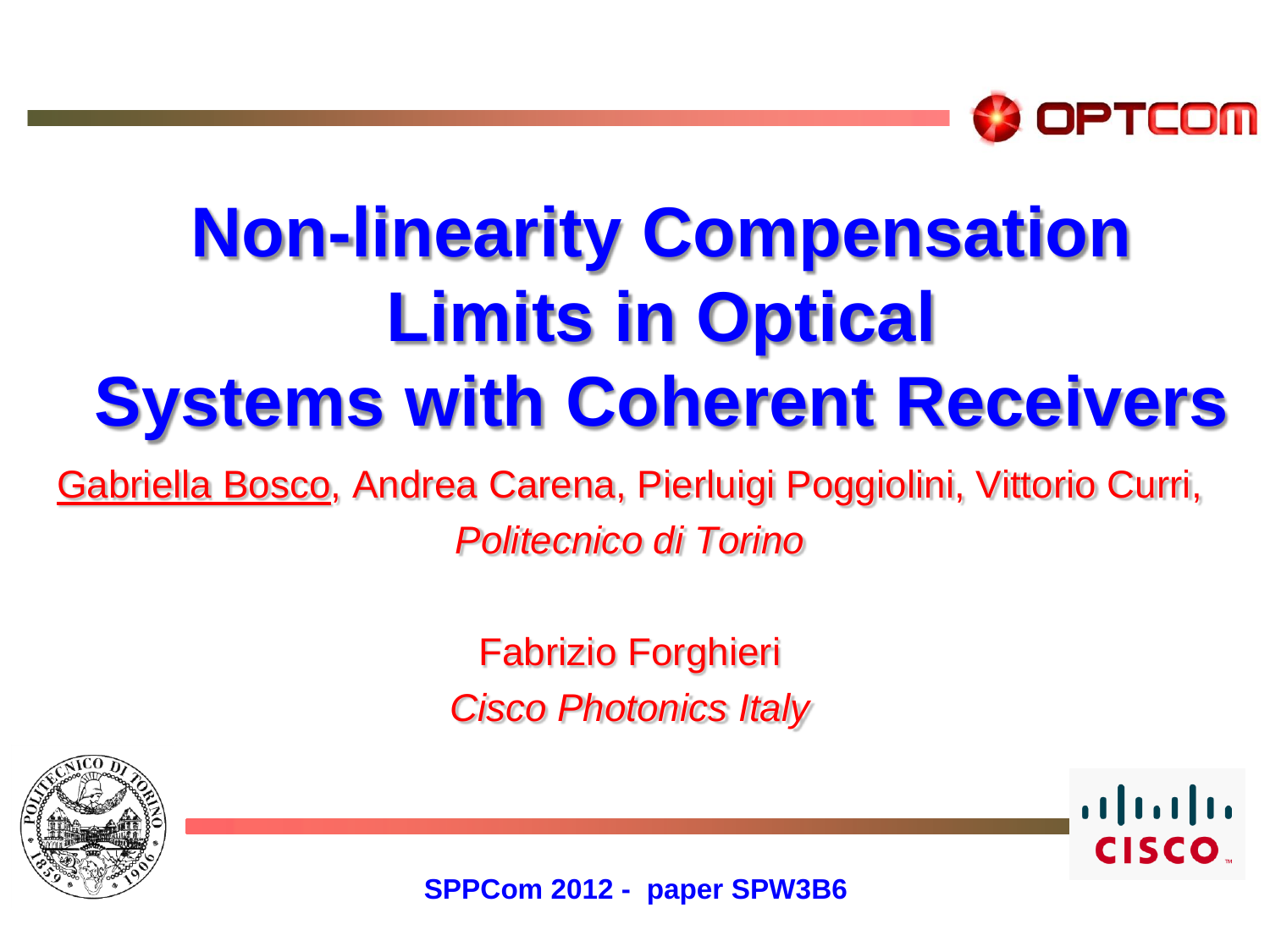

OPTCOM

- $\triangleright$  Coherent detection  $\rightarrow$  almost total compensation of linear transmission impairments with reasonable complexity through Rx DSP
- ▶ Main limitation to system reach: fiber nonlinearity

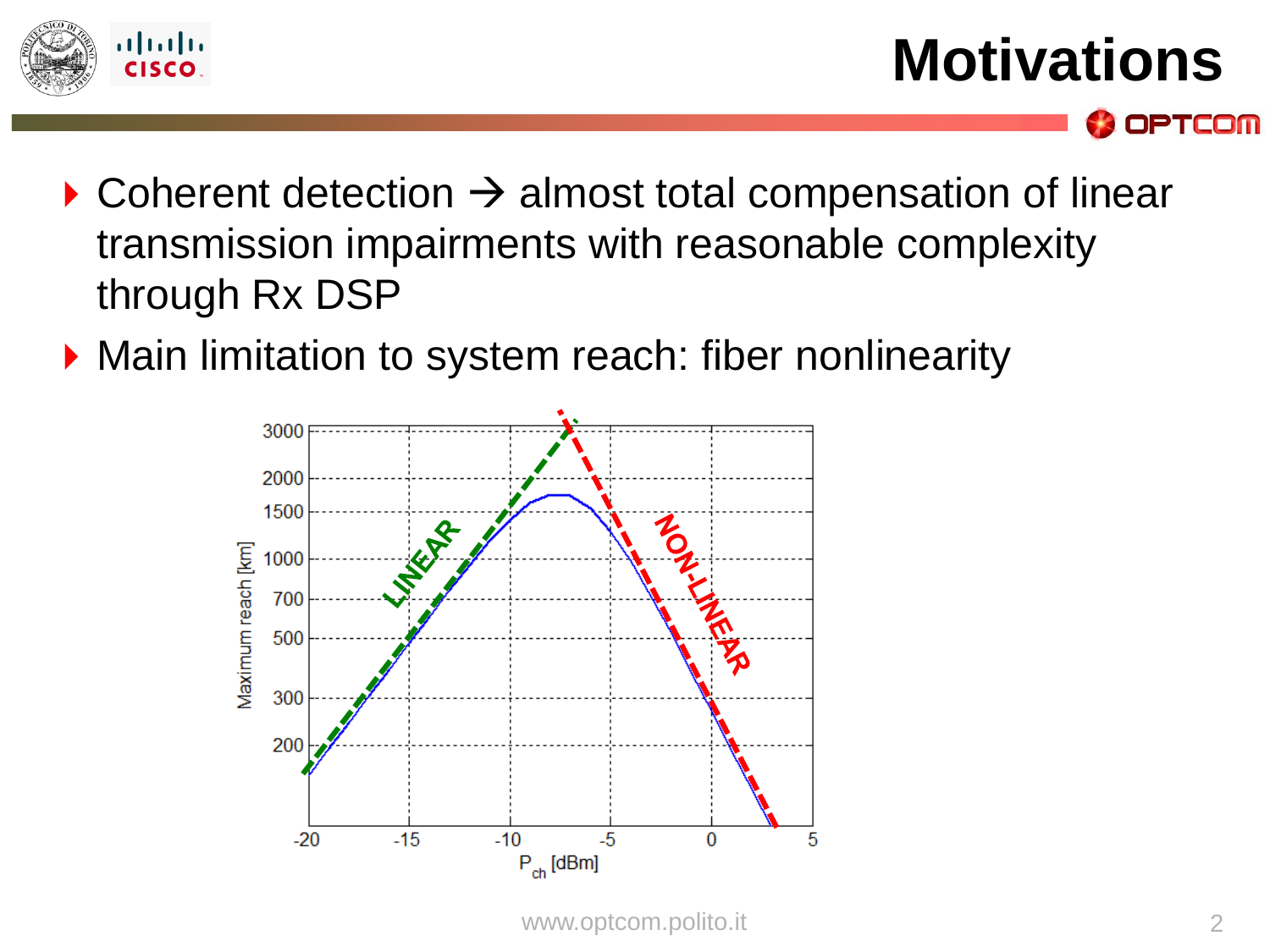

**Motivations**

PTCOM

Electronic compensation of non-linear effects  $\rightarrow$  higher computational complexity

#### **Single-wavelength**

(frequency range equal to the bandwidth of a single channel)

- Moderate complexity
- Good performance in singlechannel transmission
- ▶ Low gain in WDM scenarios

#### **WDM**

(larger non-linearity compensation bandwidth  $B_{NLC}$ 

- ▶ High complexity
- ▶ Potentially good performance also in WDM scenarios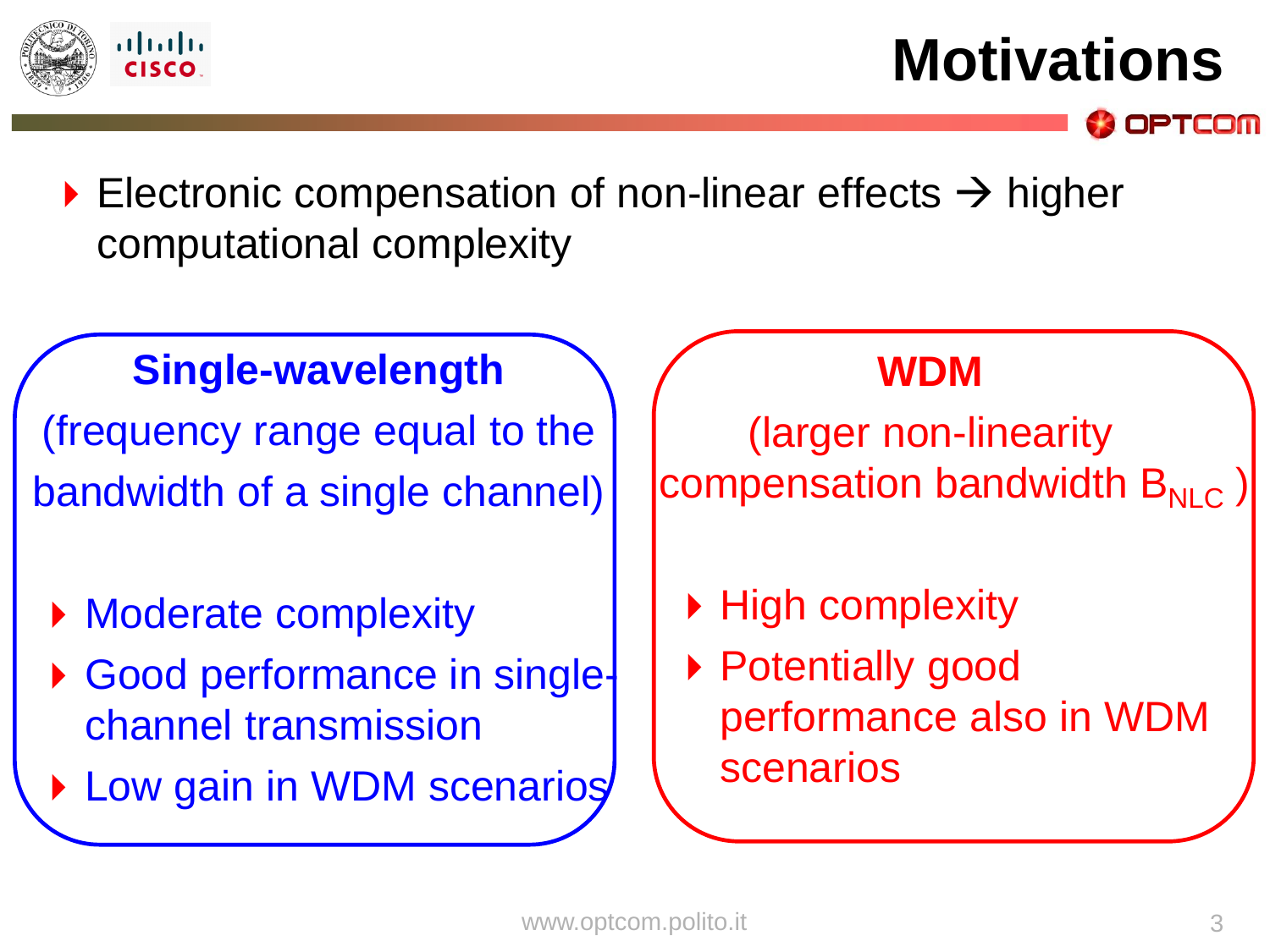

**Motivations**

OPTCOM

- ▶ Goal: to assess the ultimate limitations of electronic compensation of non-linear effects in a WDM scenario
- ▶ Tool: analytical model for nonlinear propagation in uncompensated optical systems with coherent detection *(P. Poggiolini et al., PTL, vol. 23, pp.742-744,2011)*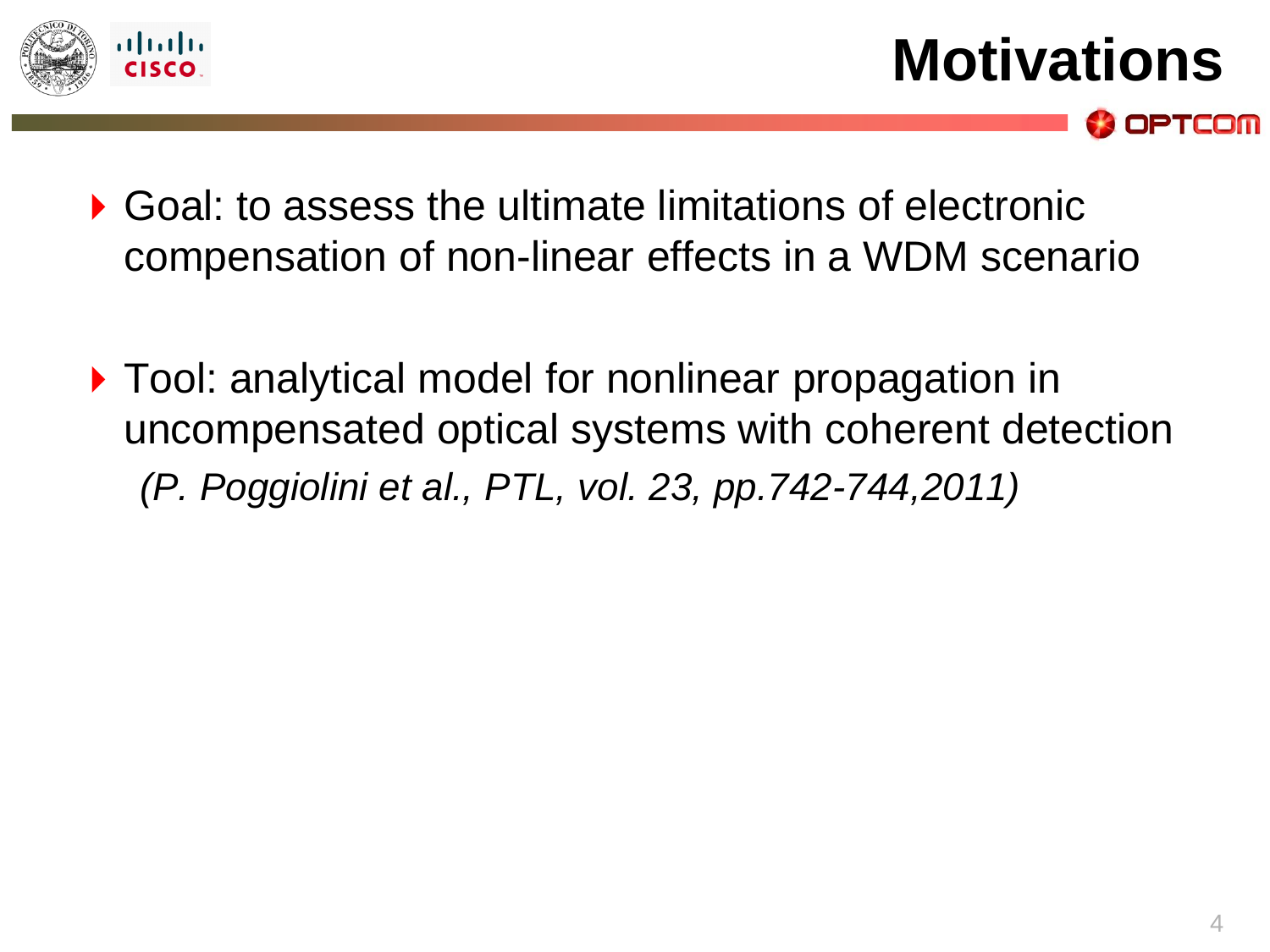

## **Analytical model**

**OPTCOM** 

▶ The model is based on the hypothesis that the system BER can be directly derived from the equivalent non-linear OSNR:

$$
OSNR_{eq} = \frac{P_{Tx}}{P_{ASE} + P_{NL}}
$$

$$
P_{ASE} = N_{span}(A_{span}Fh\nu)B_n
$$

$$
P_{NLI} = N_{span}(\eta_{NLI}P_{Tx}^3)B_n
$$

- $\triangleright$  P<sub>Tx</sub> is the launch power per channel
- $\triangleright$   $P_{ASE}$  is the power of ASE noise introduced by optical amplifiers
- $\triangleright$  P<sub>NLI</sub> is the power of nonlinear interference accumulated along the link
- $N_{\text{span}}$  is the number of fiber spans and  $A_{\text{span}}$  is the total span loss
- F is the optical amplifier noise figure
- h is Planck's constant and v is the operation frequency
- $\triangleright$  B<sub>n</sub> is the equivalent noise bandwidth over which the OSNR is evaluated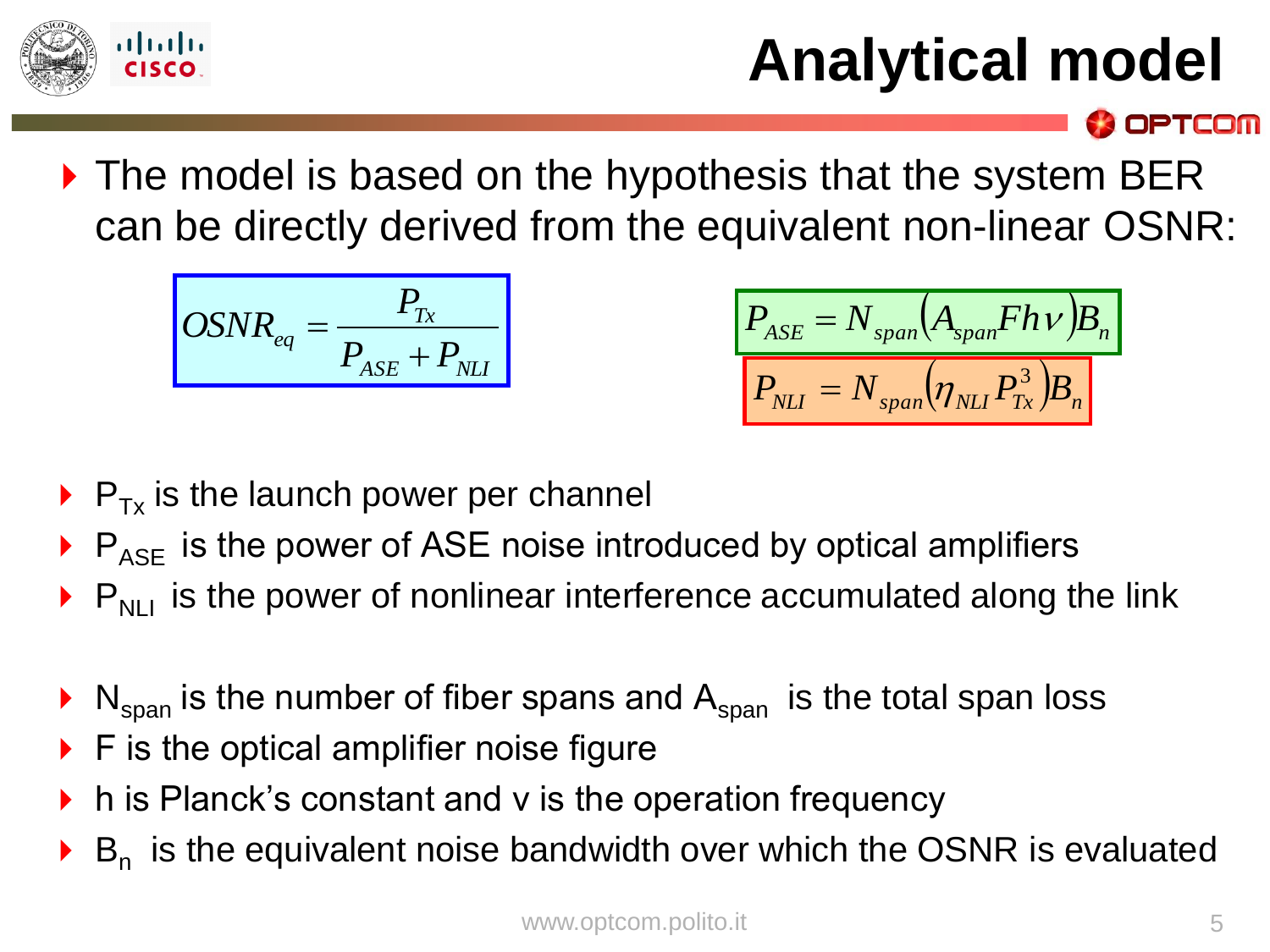#### atnatn **An analytical expression for**  $\eta_{\text{N1}}$ PTCOM

- $\triangleright$   $n_{\text{N}}$  is a non-linearity coefficient which depends on fiber characteristics, number of channels and frequency spacing
- ▶ At the Nyquist limit



the power of the non-linear interference (and consequently the value of  $\eta_{\text{NII}}$ ) can be analytically evaluated:

$$
\eta_{NL} \approx \left(\frac{2}{3}\right)^3 \gamma^2 L_{eff} \frac{\ln \left(\pi^2 |\beta_2| L_{eff} B_{WDM}^2\right)}{\pi |\beta_2| R_s^3}
$$

$$
B_{WDM} = N_{ch} \Delta f \qquad L_{eff} = \frac{1 - e^{-2\alpha L_s}}{2\alpha}
$$

- $\beta_2$  = dispersion coefficient
- $\rightarrow$   $\gamma$  = non-linearity coeff.
- $L_{\text{eff}}$  = fiber effective length
- $\alpha$  = loss coefficient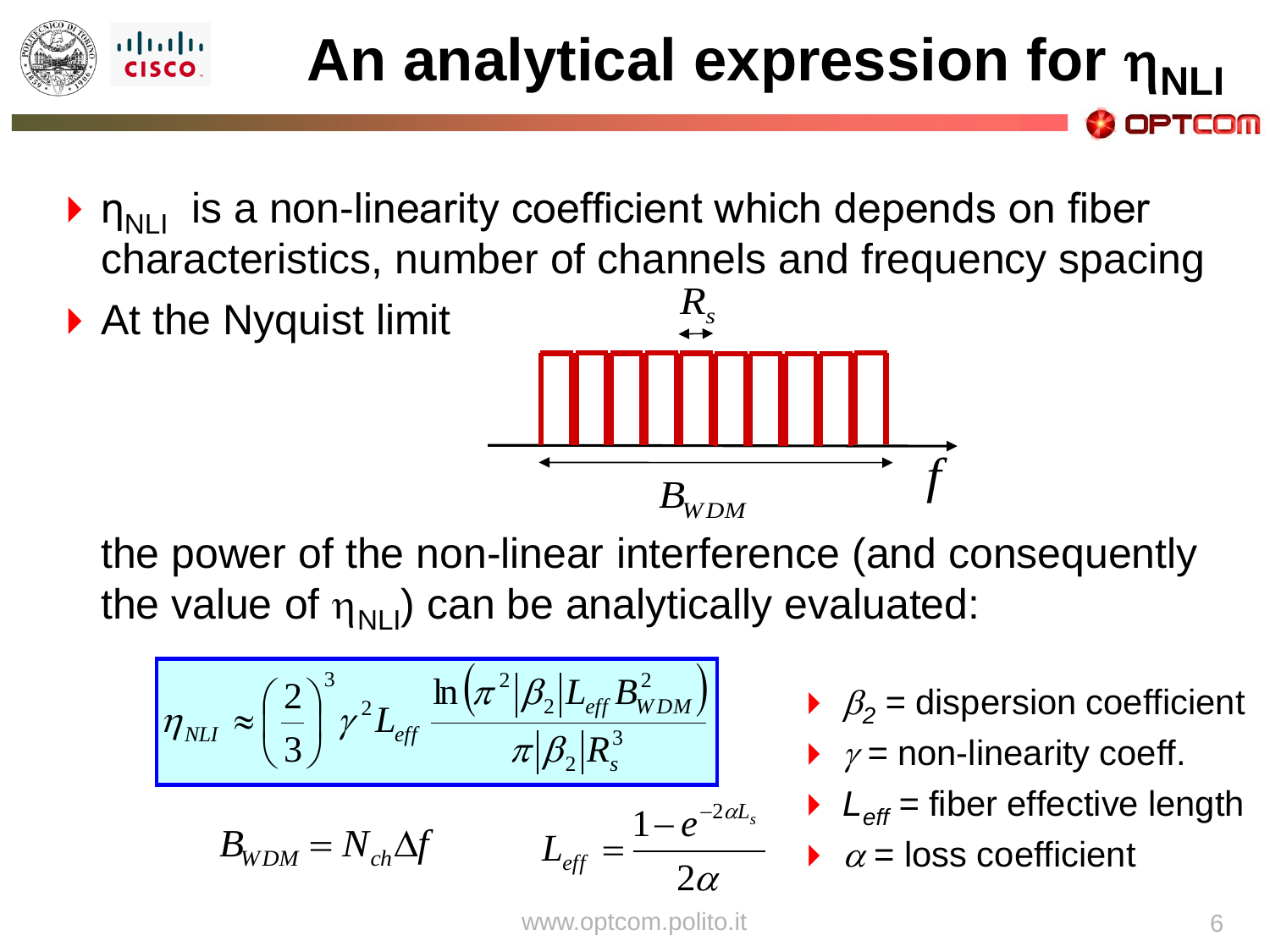

```
System set-up
```
**OPTCOM** 

- ▶ WDM system based on 32-Gbaud sub-channels (the following analysis is independent of the modulation format)
- ▶ Fiber parameters (SSMF):
	- $L_{\text{span}}$  = 100 km
	- $\triangleright$  D = 16.7 ps/nm/km
	- $\alpha$  = 0.22 dB/km
	- $\gamma$  = 1.3 1/W/km
- ▶ Two different setups have been analyzed:
	- $\triangleright$  standard spacing  $\Delta f = 50$  GHz
	- **tight Nyquist spacing equal to symbol rate, i.e. 32 GHz.**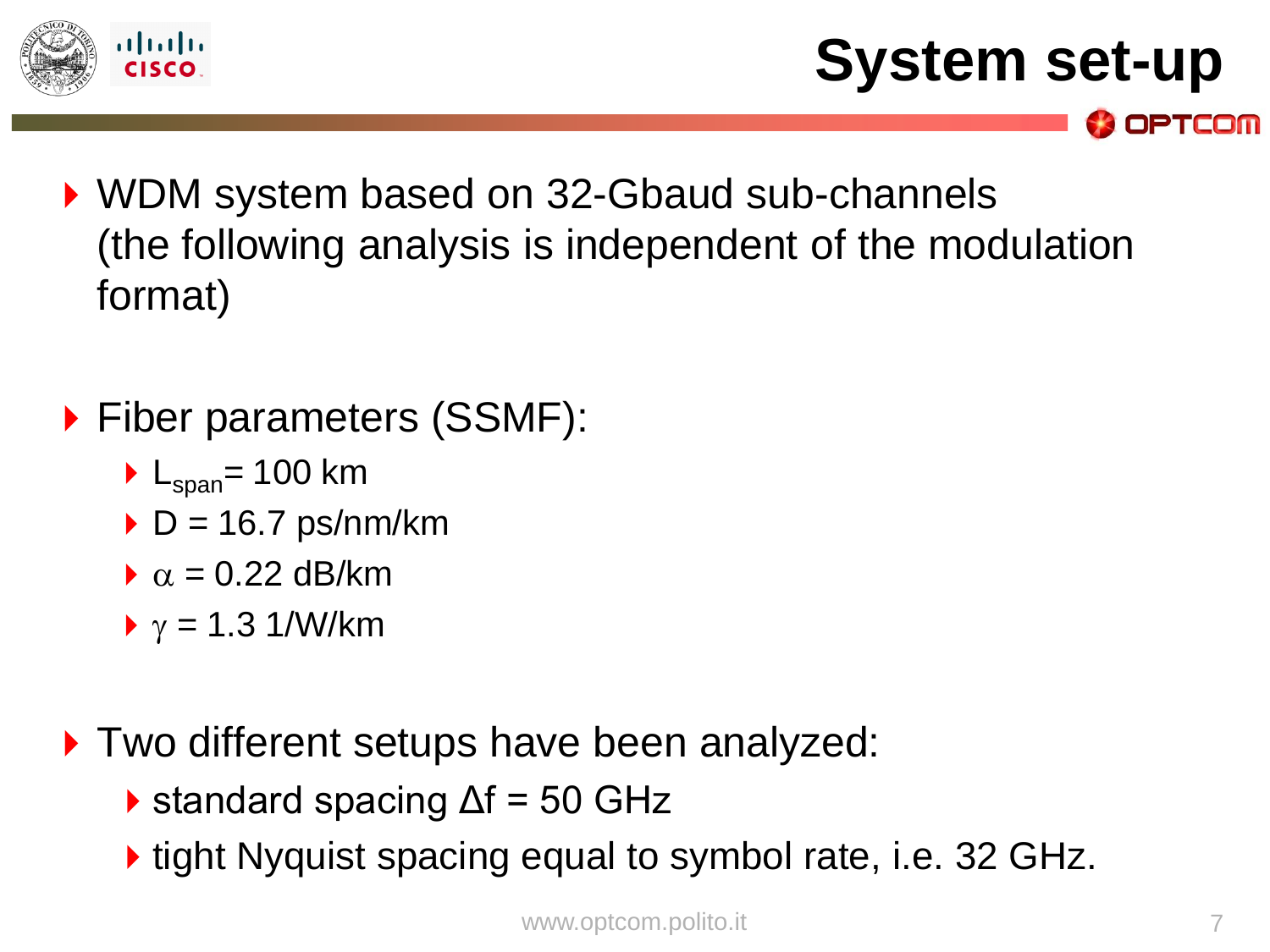

 $\eta_{\text{NLI}}$  vs.  $B_{\text{W}}$ **OPTCOM** 

Using the analytical model, it is possible to obtain the following plots for the increase of the amount of  $\eta_{\text{NLI}}$ falling on the center channel vs. the bandwidth of the WDM comb:

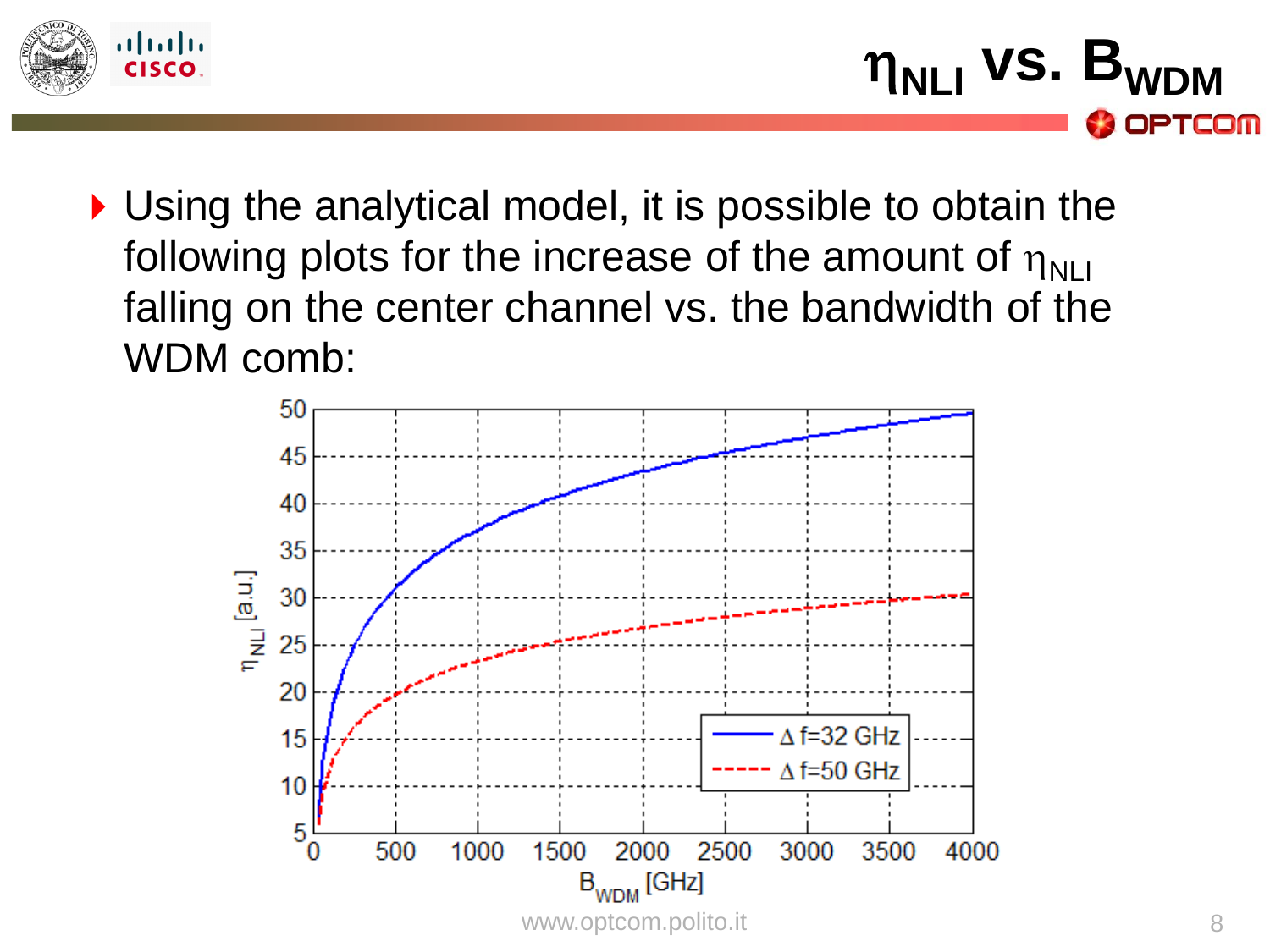

**Hypotheses**

PTCOM

▶ The compensation algorithm used at the Rx is applied over a bandwidth  $B_{NIC}$ , which is a portion of the total bandwidth  $B_{WDM}$  of the WDM comb.



- ▶ The compensation algorithm is able to completely cancel the amount of  $\eta_{\text{NIL}}$  generated by the WDM signal components falling inside  $B_{NIC}$ .
- ▶ The amount of non-linear noise is thus reduced, with a consequent potential gain in terms of optimum launch power, span budget and maximum reach.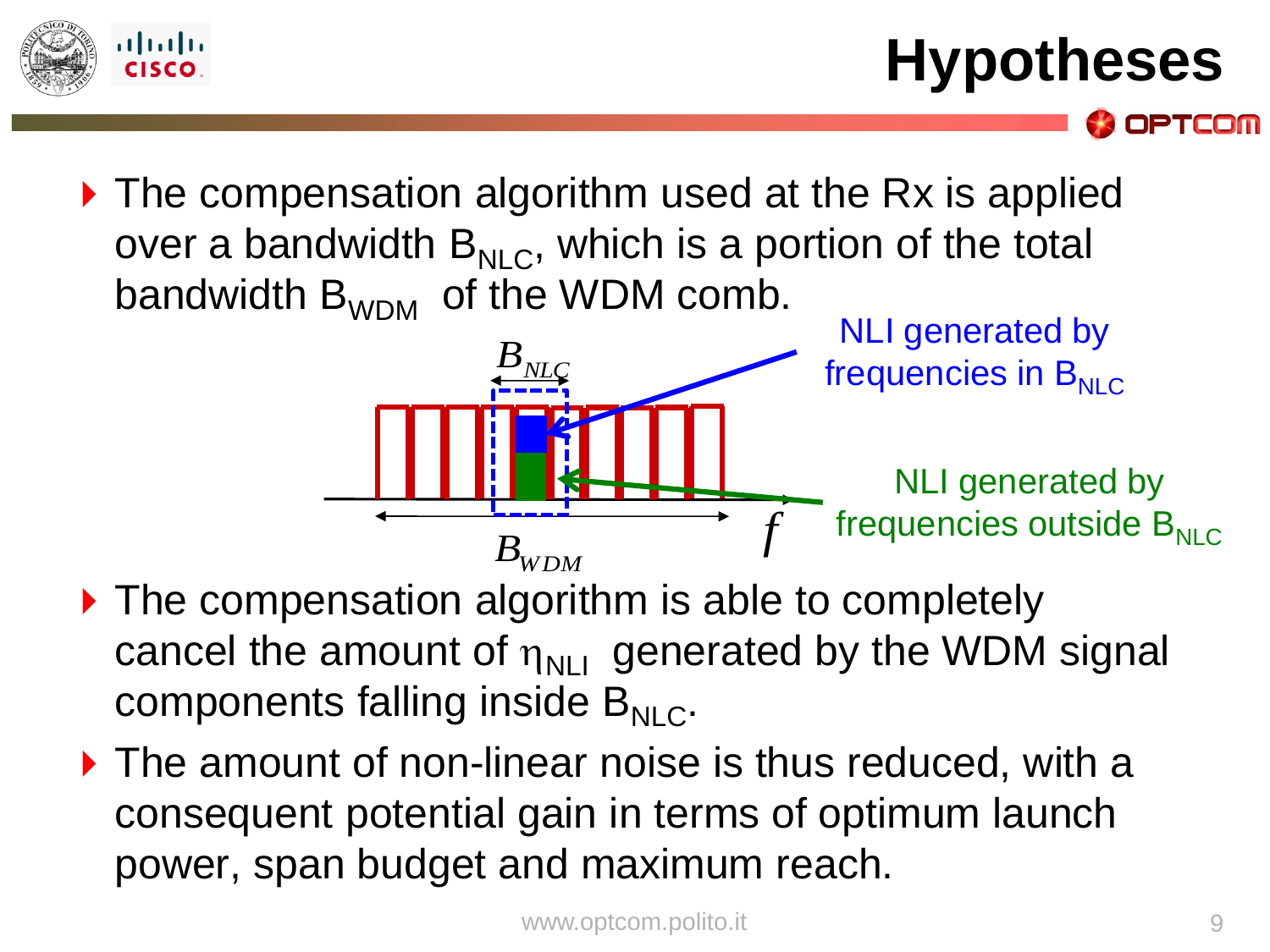### **Percentage of NL compensation**

▶ Percentage of non-linearity compensation, i.e. ratio between the  $\eta_{N11}$  compensated for at the Rx and the total  $\eta_{\text{NIL}}$  produced by the whole WDM comb:

 $\mathbf{d}$ **CISCO** 



PTCOM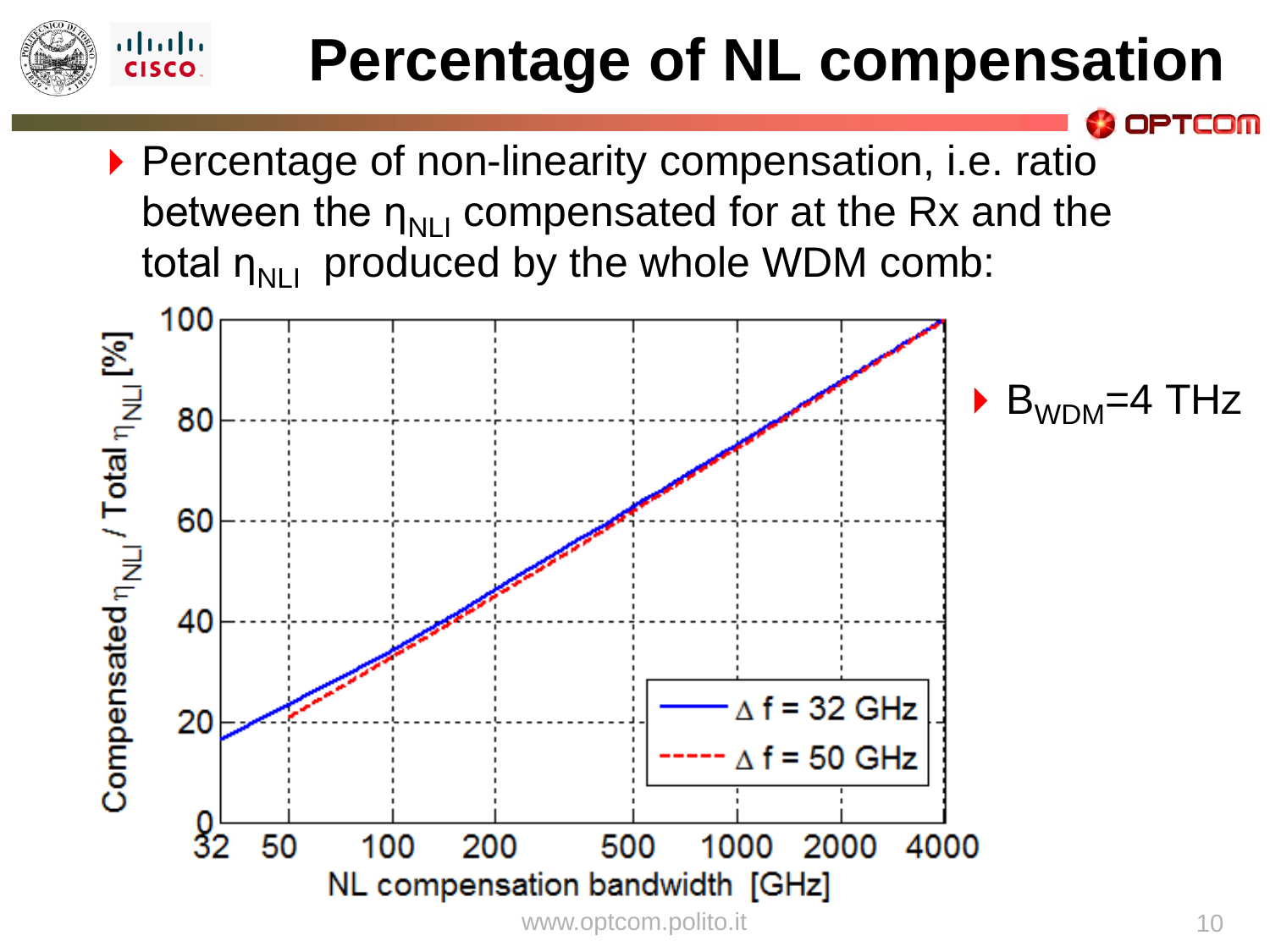

**Gain in**  $η_{NLI}$ **OPTCOM** 

 $\triangleright$  The gain in  $\eta_{N+1}$  is defined as the ratio between the total  $\eta_{\text{NIL}}$  and the residual  $\eta_{\text{NIL}}$  after compensation:

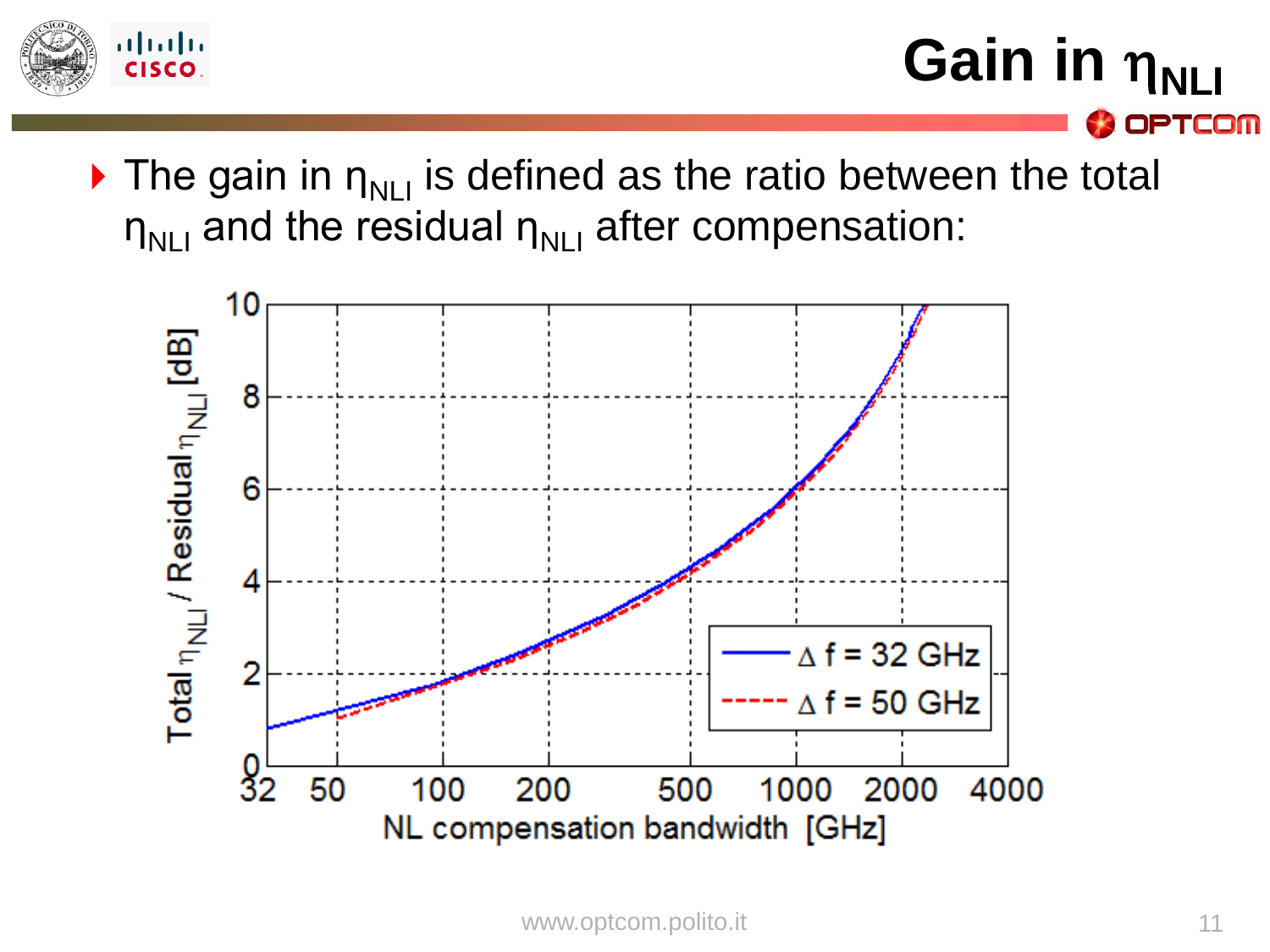

## **Gain in maximum reach**

▶ Fixing the span budget  $A<sub>span</sub>$  and the value of reference BER (i.e. reference  $OSNR_{eq}$ ), the relationship between the maximum distance (corresponding to the optimum launch power) and the value of  $\eta_{N+1}$  can be analytically evaluated at the Nyquist limit:



PTCOM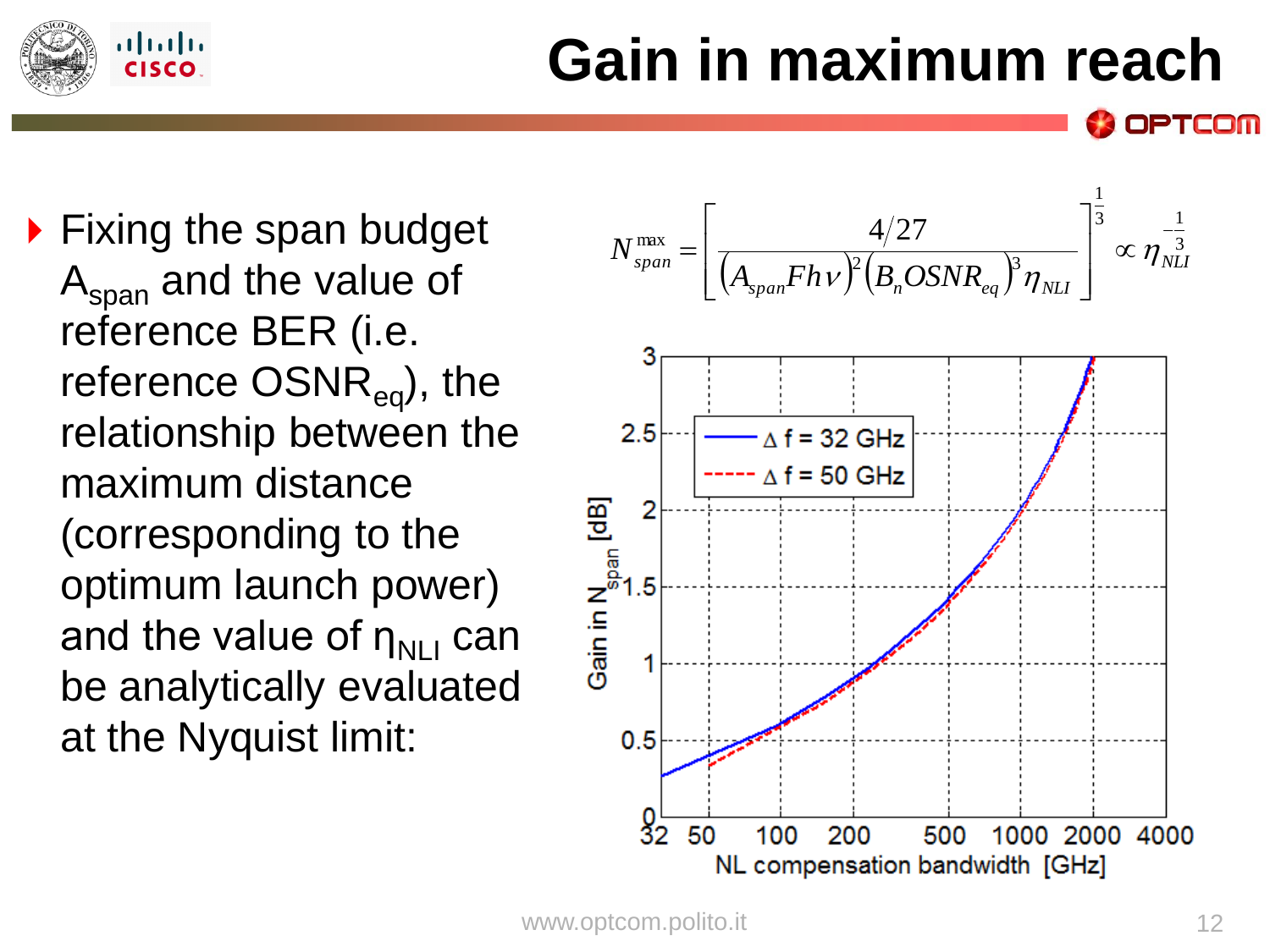

## **Gain in span budget**

**Fixing the number of** spans  $N_{span}$  and the value of reference BER (i.e. reference  $OSNR_{eq}$ ), the relationship between the maximum span loss (corresponding to the optimum launch power) and the value of  $\eta_{N+1}$  can be analytically evaluated

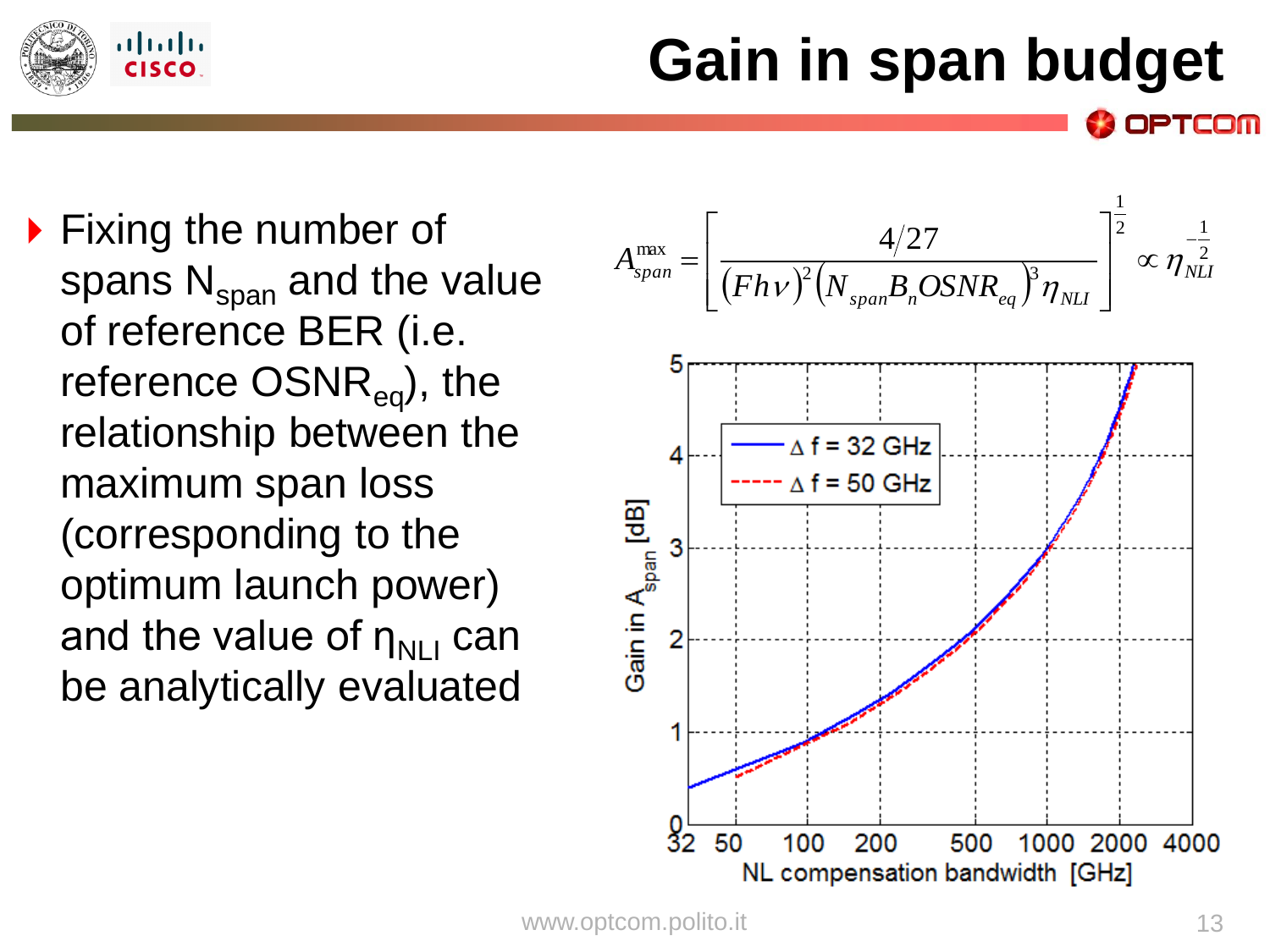

- ▶ Our analysis suggests that only marginal improvement could be achieved by multi-carrier NL compensation approaches, even assuming an unrealistically large Rx bandwidth.
- ▶ Note that actual implementations with limited complexity, like digital back-propagation with reduced number of steps per span, in general show a reduced effectiveness, thus the results shown in this work have to be considered as an upper bound which can be tighter or looser depending on practical implementations.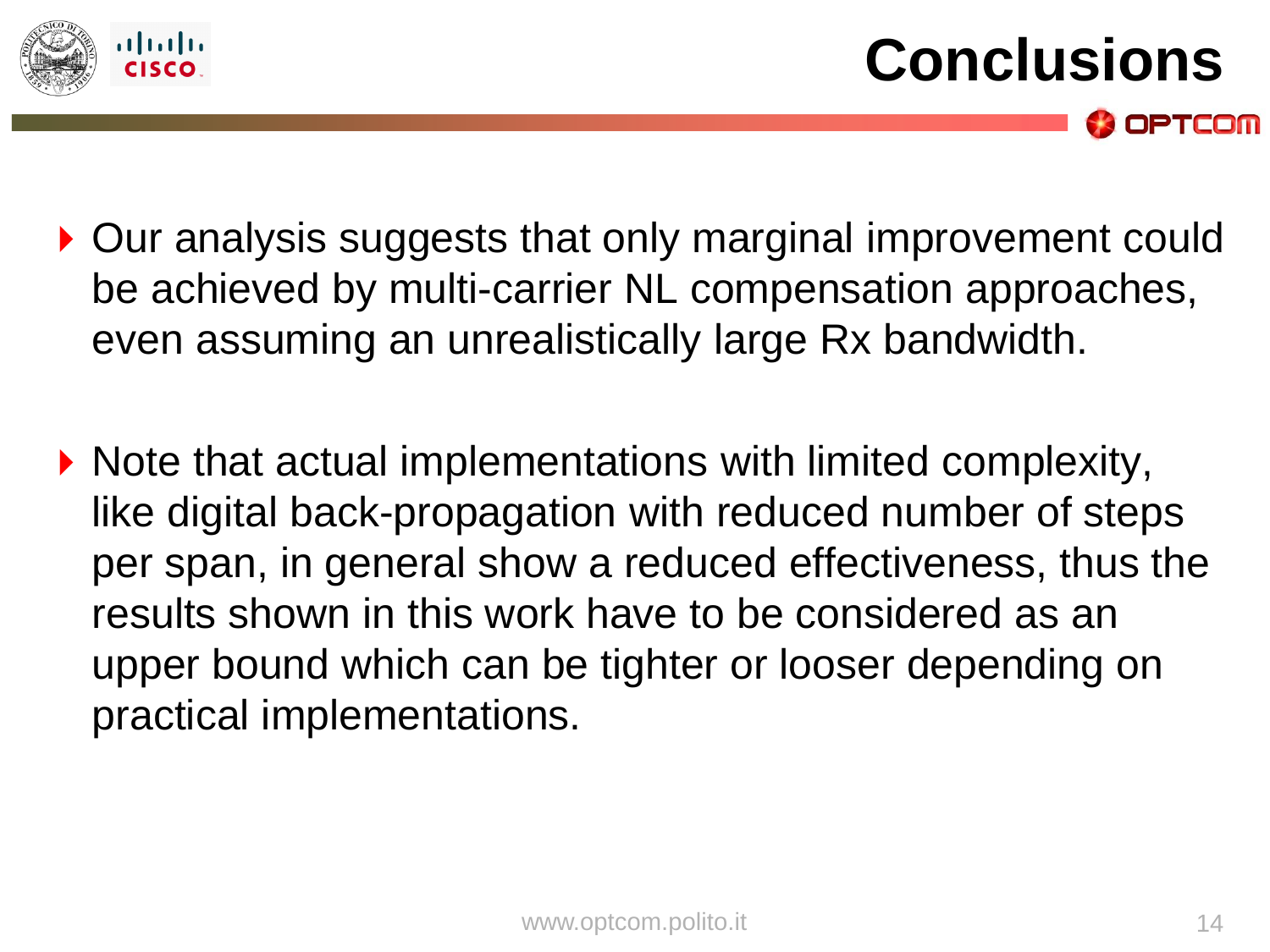

## **Acknowledgments**

**OPTCOM** 

# $\begin{array}{c} \begin{array}{c} \text{1} \\ \text{1} \\ \text{1} \\ \text{1} \end{array} \end{array}$ **CISCO**

*This work was partially supported by CISCO Systems within a SRA contract.*



*This work was supported by the European Union within the EURO-FOS project, a Network of Excellence funded by the European Commission through the 7th ICT-Framework Programme.*